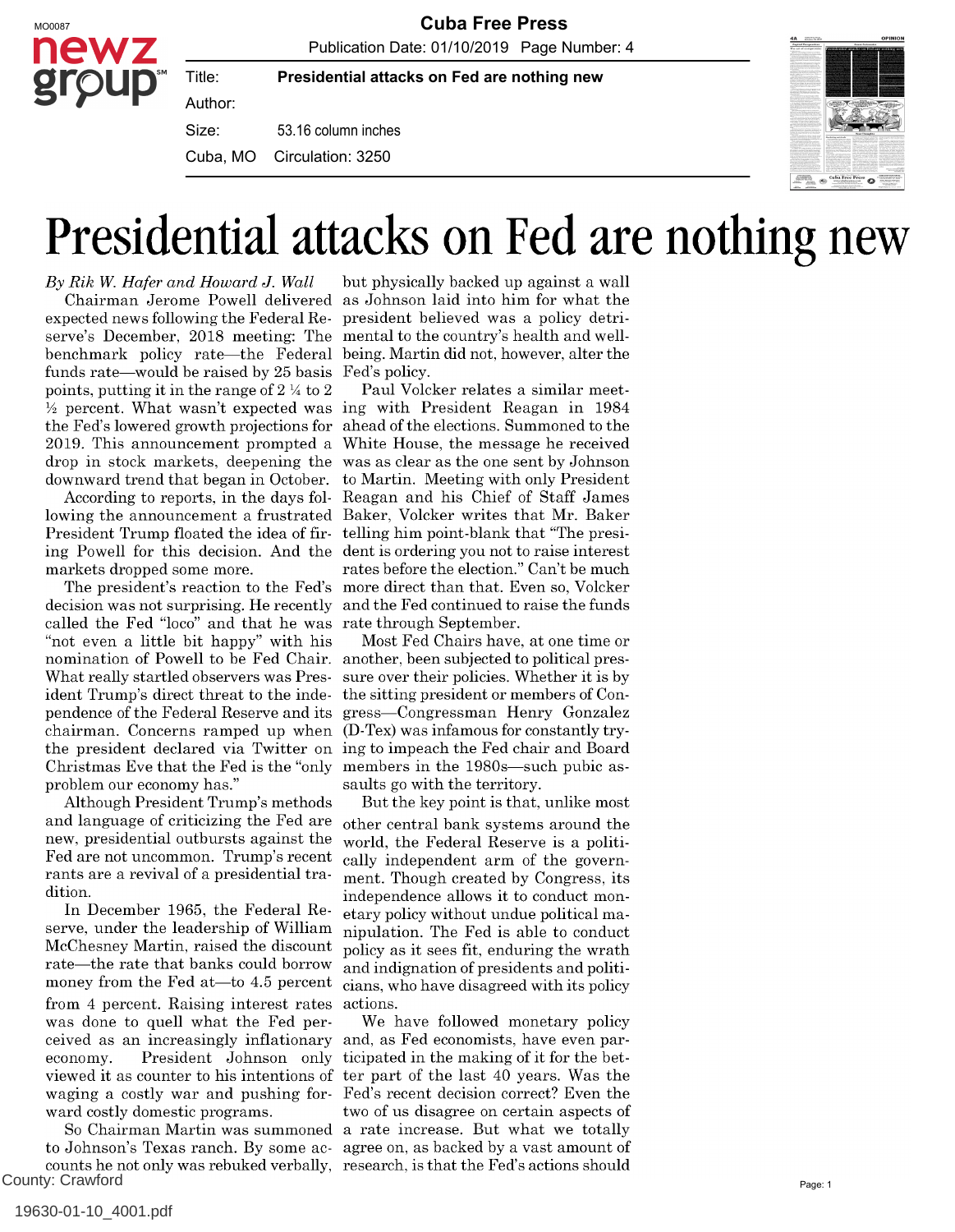#### MO0087 **Cuba Free Press**

Publication Date: 01/10/2019 Page Number: 4

# newz

Title: Author:

#### **Presidential attacks on Fed are nothing new**

53.16 column inches Size: Cuba, MO Circulation: 3250

of those in any one market, whether it is crease falls into that category. the market for stocks, houses, or foreign exchange.

trolling the rate of inflation over time, at Lindenwood University. Howard J. regardless of the political pressures Wall is a professor of economics and diplaced on the Fed. Failing to do so could rector, The John W. Hammond Institute produce a replay of the 1960s and 1970s, for Free Enterprise at Lindenwood Uniwhen inflation rose from  $2$  or  $3$  percent versity.

never be used to satisfy the expectations to double digits. And thus, the recent in-

The Fed must focus its actions on con- *ter for Economics and the Environment* EDITOR'S NOTE: R.W. Hafer is a professor of economics and director, Cen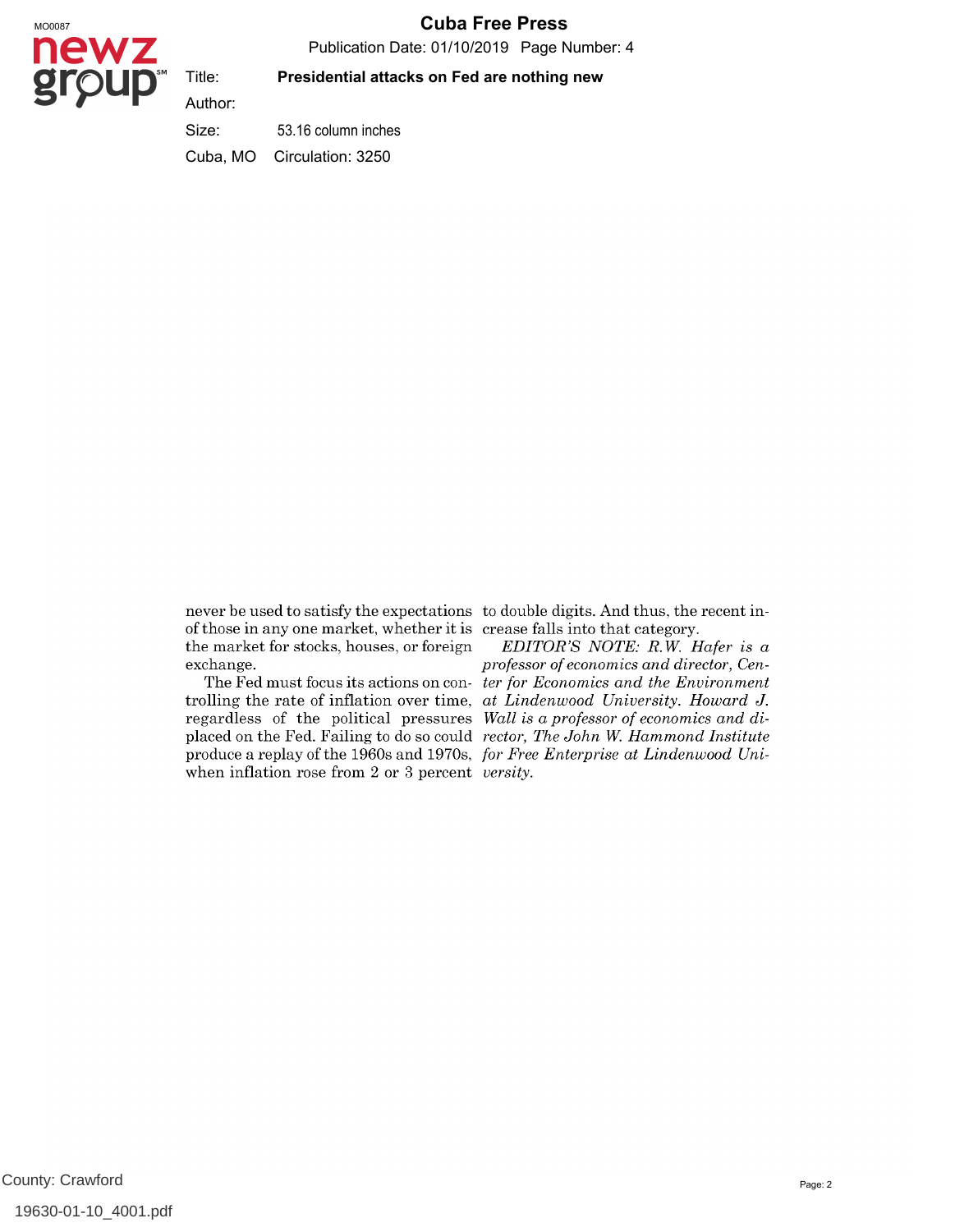MO0087 **Sheridan Express**

Publication Date: 01/09/2019 Page Number: 7



**oipinion**

Title:

47.12 column inches Author: Size: Sheridan, MO Circulation: 500

### **Opinion - Attacks on Fed Reserve Nothing New**

R.W. Hafer \* Professor of Economics and Director, Center for Economics and the Environment \* Lindenwood University

Howard J. Wall \* Professor of Economics and Director, The John W. Hammond Institute for Free Enterprise \* Lindenwood University

news following the Federal Reserve's December, 2018 meeting: The benchmark policy rate—the Federal funds rate—would be raised by 25 basis points, putting it in the range of 2  $\frac{1}{4}$  to 2  $\frac{1}{2}$  percent. What wasn't expected was the Fed's lowered growth projections for 2019. This announcement prompted a drop in stock markets, deepening the downward trend that began in October.

According to reports, in the days following the announcement a frustrated President Trump floated the idea of firing Powell for this decision. And the markets dropped some more.

The president's reaction to the Fed's decision was not surprising. He recently called the Fed "loco" and that he was "not even a little bit happy" with his nomination of Powell to be Fed Chair. What really startled observers was President Trump's direct threat to the independence of the Federal Reserve and its chairman. Concerns ramped up when the president declared via Twitter on Christmas Eve that the Fed is the "only problem our economy has."

Although President Trump's methods and language of criticizing the Fed are new, presidential outbursts against the Fed are not uncommon. Trump's recent rants are a revival of a presidential tradition.

In December 1965, the Federal Reserve, under the leadership of William McChesney Martin, raised the discount rate—the rate that banks could borrow money from the Fed at $-$ to 4.5 percent from 4 percent. Raising interest rates was done to quell what the Fed perceived as an increasingly inflationary economy. President Johnson only viewed it as economists, have even participated in the making of counter to his intentions of waging a costly war and pushing forward costly domestic programs.

So Chairman Martin was summoned to Johnson's

Chairman Jerome Powell delivered expected Texas ranch. By some accounts he not only was rebuked verbally, but physically backed up against a wall as Johnson laid into him for what the president believed was a policy detrimental to the country's health and well-being. Martin did not, however, alter the Fed's policy.

Paul Volcker relates a similar meeting with President Reagan in 1984 ahead of the elections. Summoned to the White House, the message he received was as clear as the one sent by Johnson to Martin. Meeting with only President Reagan and his Chief of Staff James Baker, Volcker writes that Mr. Baker telling him point-blank that "The president is ordering you not to raise interest rates before the election." Can't be much more direct than that. Even so, Volcker and the Fed continued to raise the funds rate through September.

Most Fed Chairs have, at one time or another, been subjected to political pressure over their policies. Whether it is by the sitting president or members of Congress—Congressman Henry Gonzalez (D-Tex) was infamous for constantly trying to impeach the Fed chair and Board members in the  $1980s$  – such pubic assaults go with the territory.

But the key point is that, unlike most other central bank systems around the world, the Federal Reserve is a politically independent arm of the government. Though created by Congress, its independence allows it to conduct monetary policy without undue political manipulation. The Fed is able to conduct policy as it sees fit, enduring the wrath and indignation of presidents and politicians, who have disagreed with its policy actions.

We have followed monetary policy and, as Fed it for the better part of the last 40 years. Was the Fed's recent decision correct? Even the two of us disagree on certain aspects of a rate increase. But what we totally agree on, as backed by a vast amount of research, is that the Fed's actions should never be used to satisfy the expectations of those in any one market, whether it is the market for stocks, houses, or foreign exchange.

The Fed must focus its actions on controlling the rate of inflation over time, regardless of the political pressures placed on the Fed. Failing to do so could produce a replay of the 1960's and 1970's, when inflation rose from 2 or 3 percent to double digits. And thus, the recent increase falls into that category.

County: Worth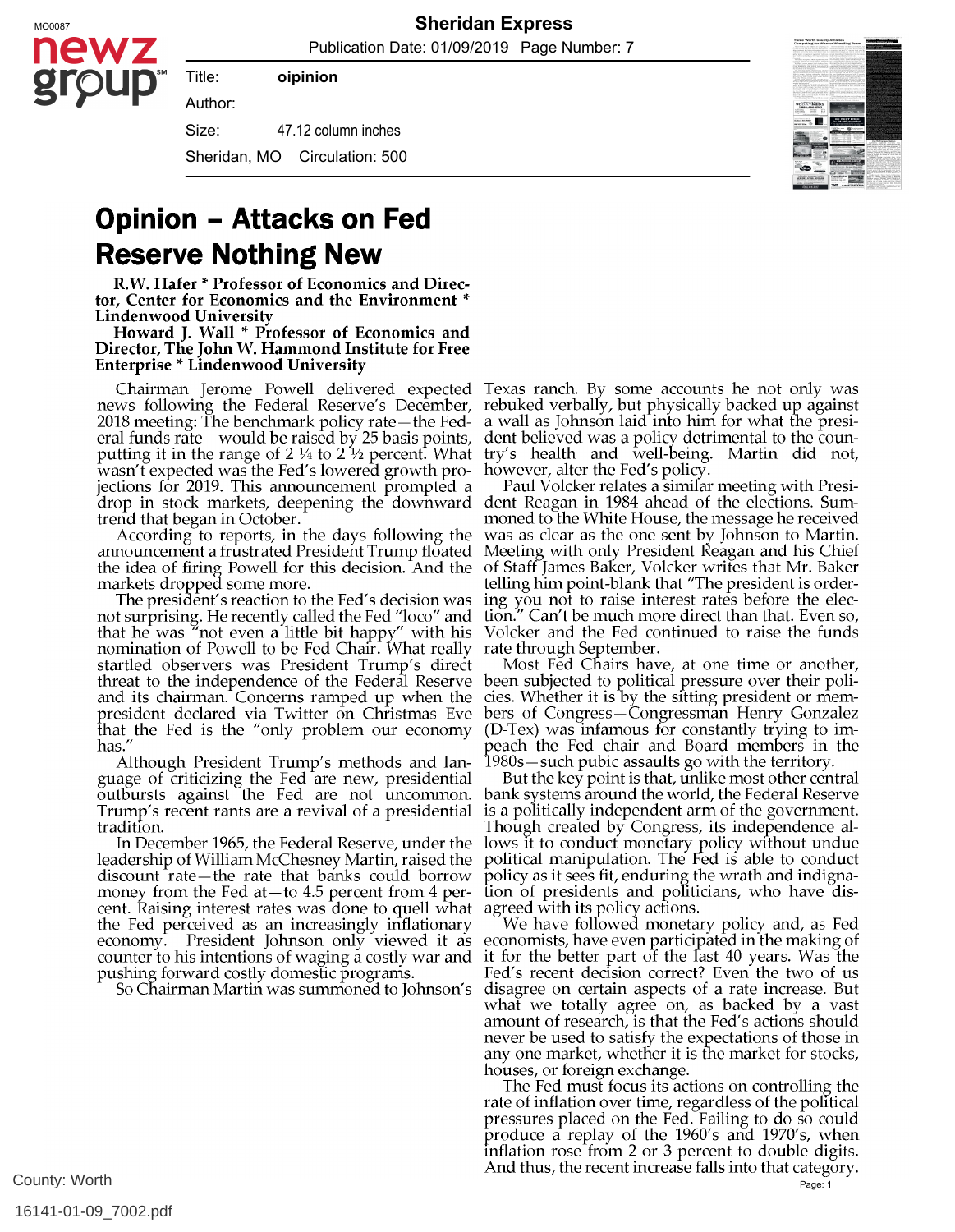

Publication Date: 01/10/2019 Page Number: 4



**Presidential attacks on Fed are nothing new**

Author:

Title:

53.47 column inches Size:

Saint James, MO Circulation: 3700



## Presidential attacks on Fed are nothing new

By Rik W. Hafer and Howard J. Wall expected news following the Federal Re-president believed was a policy detriserve's December, 2018 meeting: The mental to the country's health and wellbenchmark policy rate—the Federal funds rate—would be raised by 25 basis points, putting it in the range of 2 ¼ to 2 ½ percent. What wasn't expected was ing with President Reagan in 1984 the Fed's lowered growth projections for ahead of the elections. Summoned to the 2019. This announcement prompted a drop in stock markets, deepening the downward trend that began in October.

According to reports, in the days following the announcement a frustrated Baker, Volcker writes that Mr. Baker President Trump floated the idea of fir- telling him point-blank that "The presiing Powell for this decision. And the dent is ordering you not to raise interest markets dropped some more.

decision was not surprising. He recently called the Fed "loco" and that he was rate through September. "not even a little bit happy" with his nomination of Powell to be Fed Chair. another, been subjected to political pres-What really startled observers was President Trump's direct threat to the inde-the sitting president or members of Conpendence of the Federal Reserve and its gress—Congressman Henry Gonzalez chairman. Concerns ramped up when the president declared via Twitter on ing to impeach the Fed chair and Board Christmas Eve that the Fed is the "only problem our economy has."

Although President Trump's methods and language of criticizing the Fed are new, presidential outbursts against the Fed are not uncommon. Trump's recent rants are a revival of a presidential tradition.

In December 1965, the Federal Reserve, under the leadership of William McChesney Martin, raised the discount rate—the rate that banks could borrow money from the Fed at  $-$  to 4.5 percent

from 4 percent. Raising interest rates was done to quell what the Fed perceived as an increasingly inflationary and, as Fed economists, have even pareconomy. President Johnson only ticipated in the making of it for the betviewed it as counter to his intentions of ter part of the last 40 years. Was the waging a costly war and pushing for-Fed's recent decision correct? Even the ward costly domestic programs.

to Johnson's Texas ranch. By some ac-agree on, as backed by a vast amount of counts he not only was rebuked verbally, research, is that the Fed's actions should County: Phelps

Chairman Jerome Powell delivered as Johnson laid into him for what the but physically backed up against a wall being. Martin did not, however, alter the Fed's policy.

The president's reaction to the Fed's more direct than that. Even so, Volcker Paul Volcker relates a similar meet-White House, the message he received was as clear as the one sent by Johnson to Martin. Meeting with only President Reagan and his Chief of Staff James rates before the election." Can't be much and the Fed continued to raise the funds

Most Fed Chairs have, at one time or sure over their policies. Whether it is by (D-Tex) was infamous for constantly trymembers in the 1980s—such pubic assaults go with the territory.

But the key point is that, unlike most other central bank systems around the world, the Federal Reserve is a politically independent arm of the government. Though created by Congress, its independence allows it to conduct monetary policy without undue political manipulation. The Fed is able to conduct policy as it sees fit, enduring the wrath and indignation of presidents and politicians, who have disagreed with its policy actions.

So Chairman Martin was summoned a rate increase. But what we totally We have followed monetary policy two of us disagree on certain aspects of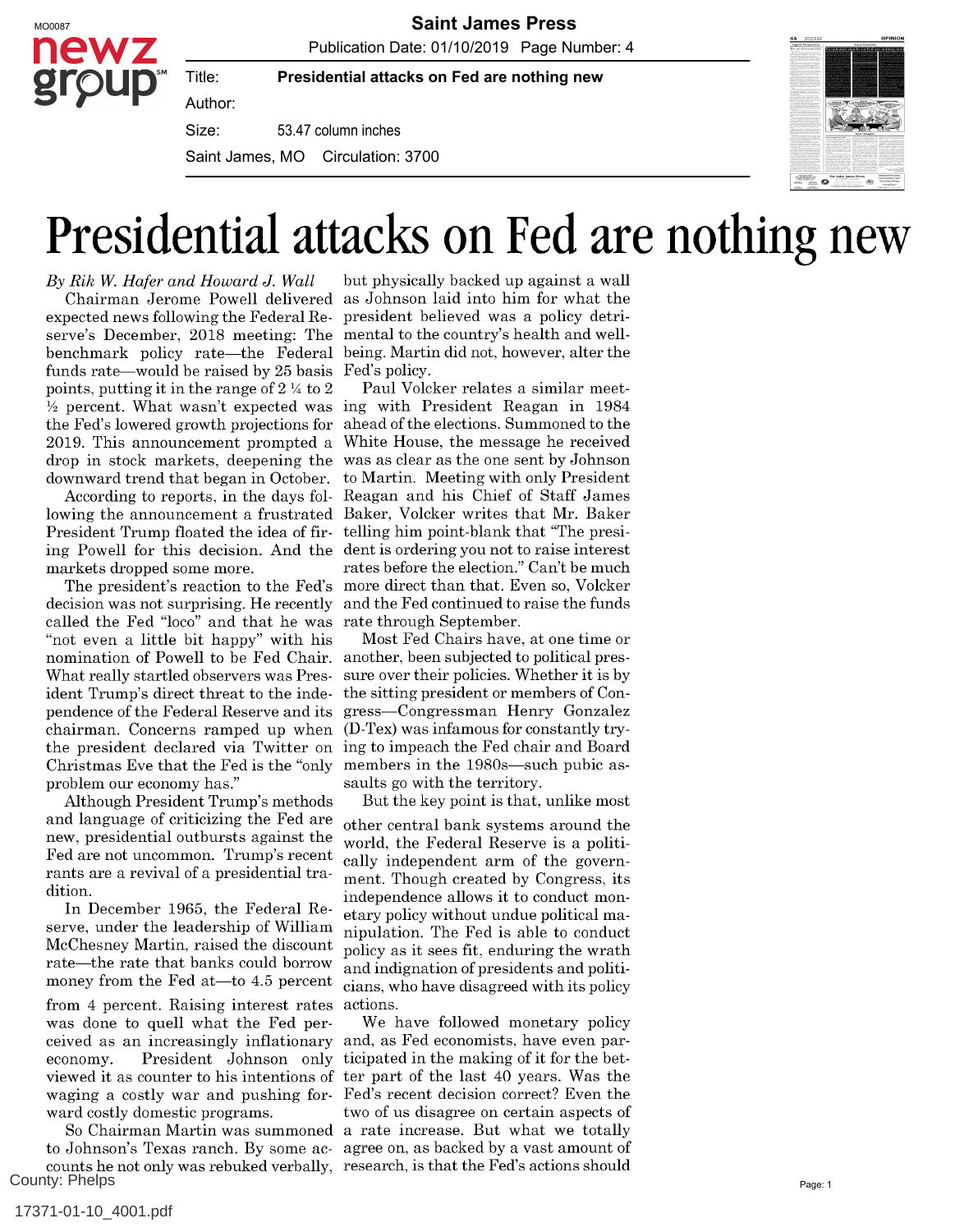#### MO0087 **Saint James Press**

Publication Date: 01/10/2019 Page Number: 4



#### **Presidential attacks on Fed are nothing new**

53.47 column inches Size: Saint James, MO Circulation: 3700

of those in any one market, whether it is crease falls into that category. the market for stocks, houses, or foreign exchange.

trolling the rate of inflation over time, at Lindenwood University. Howard J. regardless of the political pressures Wall is a professor of economics and diplaced on the Fed. Failing to do so could rector, The John W. Hammond Institute produce a replay of the 1960s and 1970s, *for Free Enterprise at Lindenwood Uni*when inflation rose from 2 or 3 percent *versity*.

never be used to satisfy the expectations to double digits. And thus, the recent in-

The Fed must focus its actions on con- *ter for Economics and the Environment* EDITOR'S NOTE: R.W. Hafer is a professor of economics and director, Cen-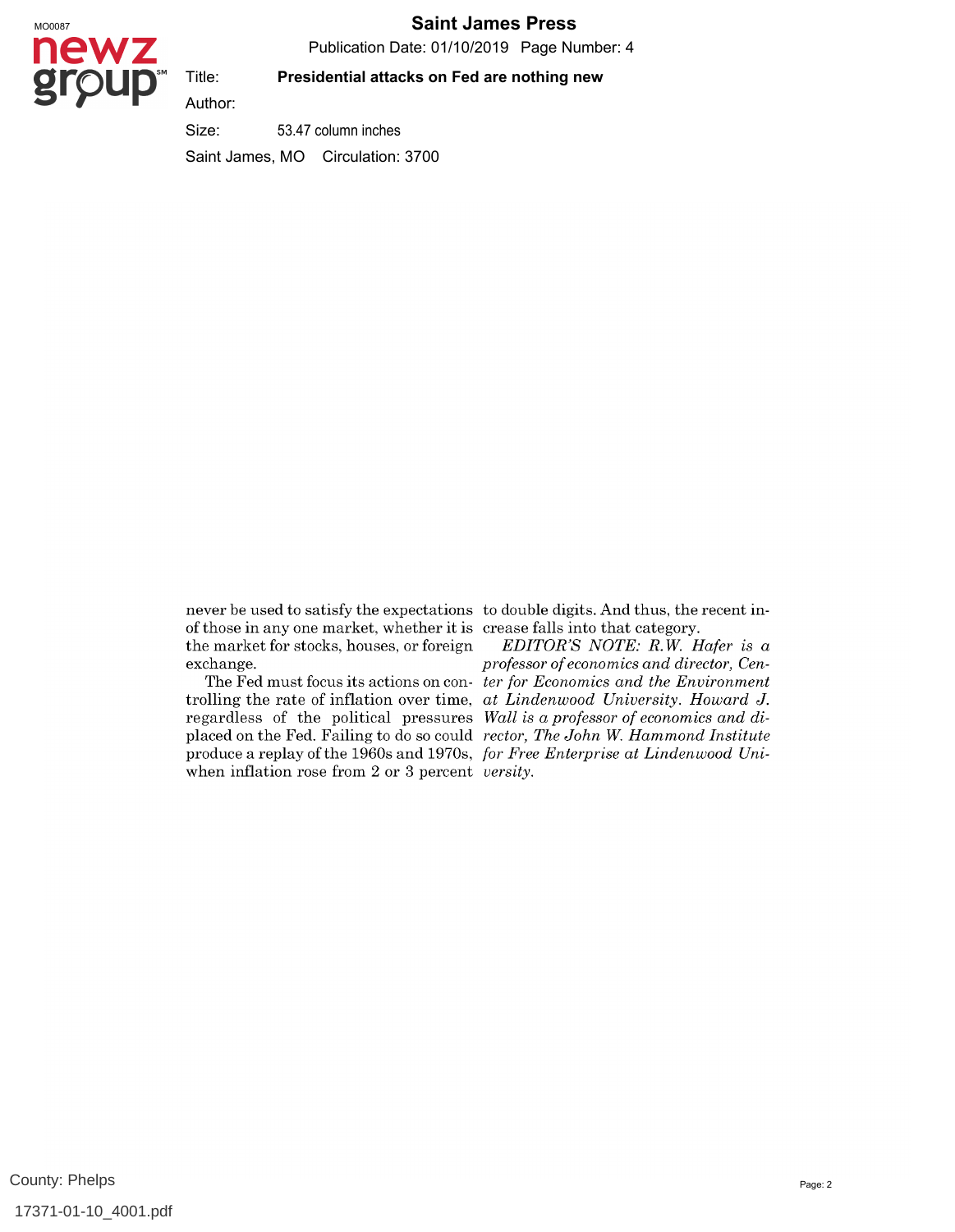

MO0087 **Steelville Star Crawford Mirror**

Publication Date: 01/10/2019 Page Number: 4

**Presidential attacks on Fed are nothing new**

Author:

Title:

53.32 column inches Size:

Steelville, MO Circulation: 2300



## Presidential attacks on Fed are nothing new

By Rik W. Hafer and Howard J. Wall expected news following the Federal Re-president believed was a policy detriserve's December, 2018 meeting: The benchmark policy rate—the Federal funds rate—would be raised by 25 basis points, putting it in the range of 2 ¼ to 2 ½ percent. What wasn't expected was ing with President Reagan in 1984 the Fed's lowered growth projections for ahead of the elections. Summoned to the 2019. This announcement prompted a drop in stock markets, deepening the downward trend that began in October.

According to reports, in the days following the announcement a frustrated Baker, Volcker writes that Mr. Baker President Trump floated the idea of fir- telling him point-blank that "The presiing Powell for this decision. And the dent is ordering you not to raise interest markets dropped some more.

decision was not surprising. He recently called the Fed "loco" and that he was rate through September. "not even a little bit happy" with his nomination of Powell to be Fed Chair. another, been subjected to political pres-What really startled observers was President Trump's direct threat to the independence of the Federal Reserve and its chairman. Concerns ramped up when the president declared via Twitter on ing to impeach the Fed chair and Board Christmas Eve that the Fed is the "only problem our economy has."

Although President Trump's methods and language of criticizing the Fed are new, presidential outbursts against the Fed are not uncommon. Trump's recent rants are a revival of a presidential tradition.

In December 1965, the Federal Reserve, under the leadership of William McChesney Martin, raised the discount rate—the rate that banks could borrow money from the Fed at-to  $4.5$  percent from 4 percent. Raising interest rates was done to quell what the Fed perceived as an increasingly inflationary and, as Fed economists, have even pareconomy. President Johnson only viewed it as counter to his intentions of ter part of the last 40 years. Was the waging a costly war and pushing for-Fed's recent decision correct? Even the ward costly domestic programs.

to Johnson's Texas ranch. By some ac-agree on, as backed by a vast amount of counts he not only was rebuked verbally, research, is that the Fed's actions should County: Crawford

Chairman Jerome Powell delivered as Johnson laid into him for what the but physically backed up against a wall mental to the country's health and wellbeing. Martin did not, however, alter the Fed's policy.

The president's reaction to the Fed's more direct than that. Even so, Volcker Paul Volcker relates a similar meet-White House, the message he received was as clear as the one sent by Johnson to Martin. Meeting with only President Reagan and his Chief of Staff James rates before the election." Can't be much and the Fed continued to raise the funds

> Most Fed Chairs have, at one time or sure over their policies. Whether it is by the sitting president or members of Congress—Congressman Henry Gonzalez (D-Tex) was infamous for constantly trymembers in the 1980s—such pubic assaults go with the territory.

> But the key point is that, unlike most other central bank systems around the world, the Federal Reserve is a politically independent arm of the government. Though created by Congress, its independence allows it to conduct monetary policy without undue political manipulation. The Fed is able to conduct policy as it sees fit, enduring the wrath and indignation of presidents and politicians, who have disagreed with its policy actions.

So Chairman Martin was summoned a rate increase. But what we totally We have followed monetary policy ticipated in the making of it for the bettwo of us disagree on certain aspects of